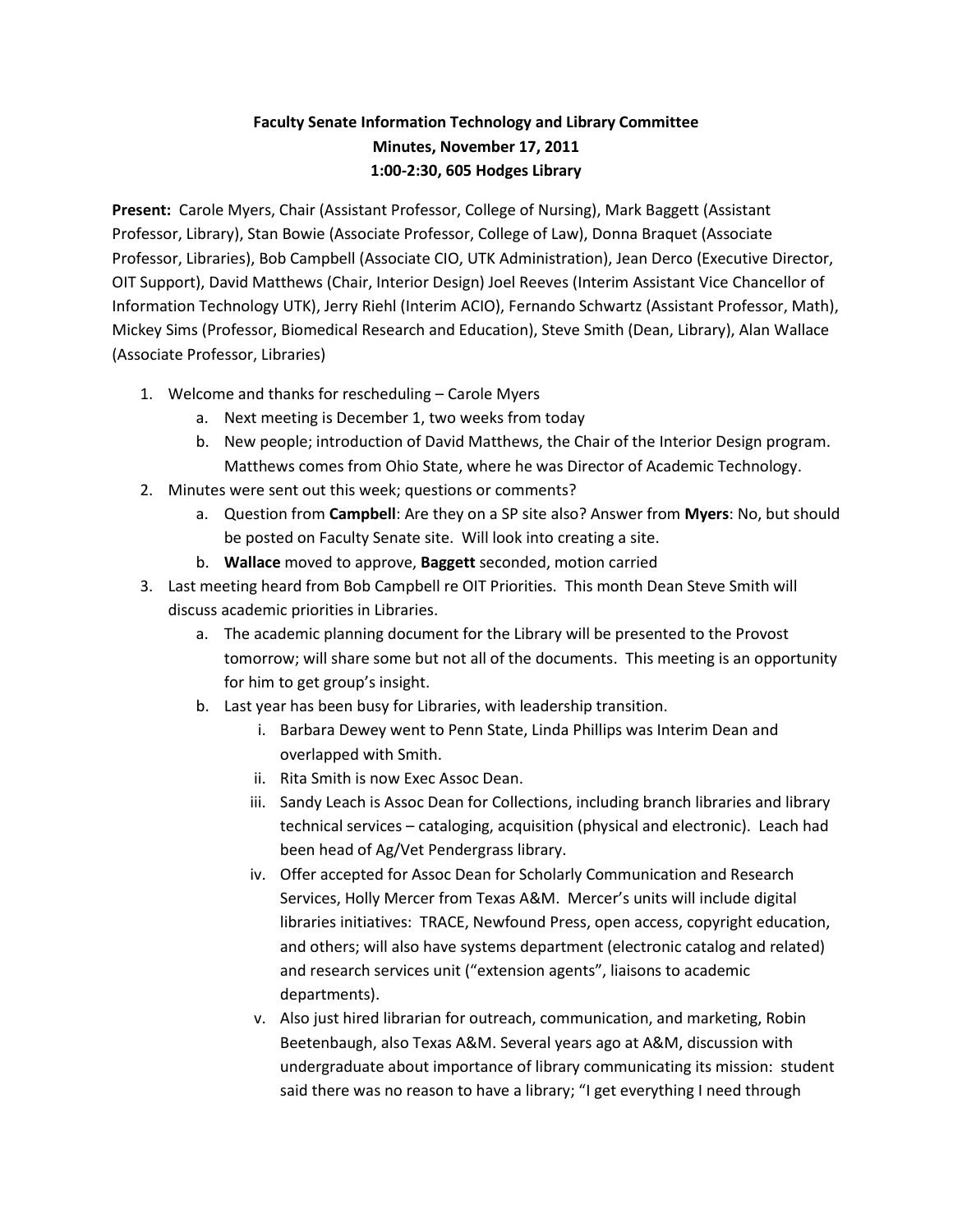JSTOR, Academic Search Premiere, …" But he had access only because the library paid for licenses and access. The physical edifice is still important, but influence can be diffuse and easy to overlook as people use services remotely.

- c. One question from Provost was "larger context in terms of Vol Vision plan, in comparison to our peers."
	- i. What libraries does UT consider peers? Same as ones listed in Vol Vision: Aspirational peers, target peers, and peer peers.
	- ii. Where does library consider it ranks? Library equivalent to BCS rankings are metrics from Association of Research Libraries (130 largest research libraries mostly in US, few in Canada, mostly academic but some public – New York Public, National Archives, Lib of Congress). Vol Vision / Top 25 intends UT to be top 25 among US public research libraries; UT currently ranks  $30<sup>th</sup>$  in the most relevant community, research libraries at public institutions; about 60-70 libraries. The good news is, five more slots and we're in the top 25; bad news is, a few years ago, we were 24<sup>th</sup>.
	- iii. Ranking is based on an investment index that includes total library expenditures, total library materials expenditures, total number of professional and support staff, salaries and wages of professional and support staff.
	- iv. We report statistics for the libraries that report to Smith (Hodges, Music, Ag/Vet, Social Work Memphis) and Law, UTSI, and Health Science Center. Altogether, about \$12 million on materials; \$9-10 million centralized. Does not include any OIT support / Commons spending.
	- v. Drift downward in rankings due to budget cuts, primarily, and mostly at UT libraries.
- d. But rankings in and of themselves are meaningless; need to talk about value and meaning to our constituency. Overall ranking is a good shorthand, but it's not the only measure. Looking at rankings in relation to aspirational, target, and peer groups.
	- i. Other things we measure: amount of money invested in electronic resources. Within our cohort, we rank 32 $^{nd}$  in electronic resources, up from 83 $^{rd}$  five years ago. Have been shifting from print to electronic. Do respect individual disciplines and their needs, but there is generally more bang for the buck in electronic resources; available 24/7 remotely.
	- ii. Question from **Riehl**: Are eResources less expensive, and how does that affect total expenditures? Answer from **Smith**: Our budget is about \$9 million, about 80% invested in electronic resources. Three kinds of things: electronic serials (60,000 subscriptions of which about 54,000 are electronic), electronic books (2.3 million books, of which about 300,000 are electronic), and databases. But they're getting harder and harder to distinguish; serials are becoming databaselike.
	- iii. Question from **Schwartz**: We went from 80 to 30 in Electronic, but down overall? What rankings went down? Answer from **Smith**: We are not increasing the budget, but rather shifting from print to electronic. Question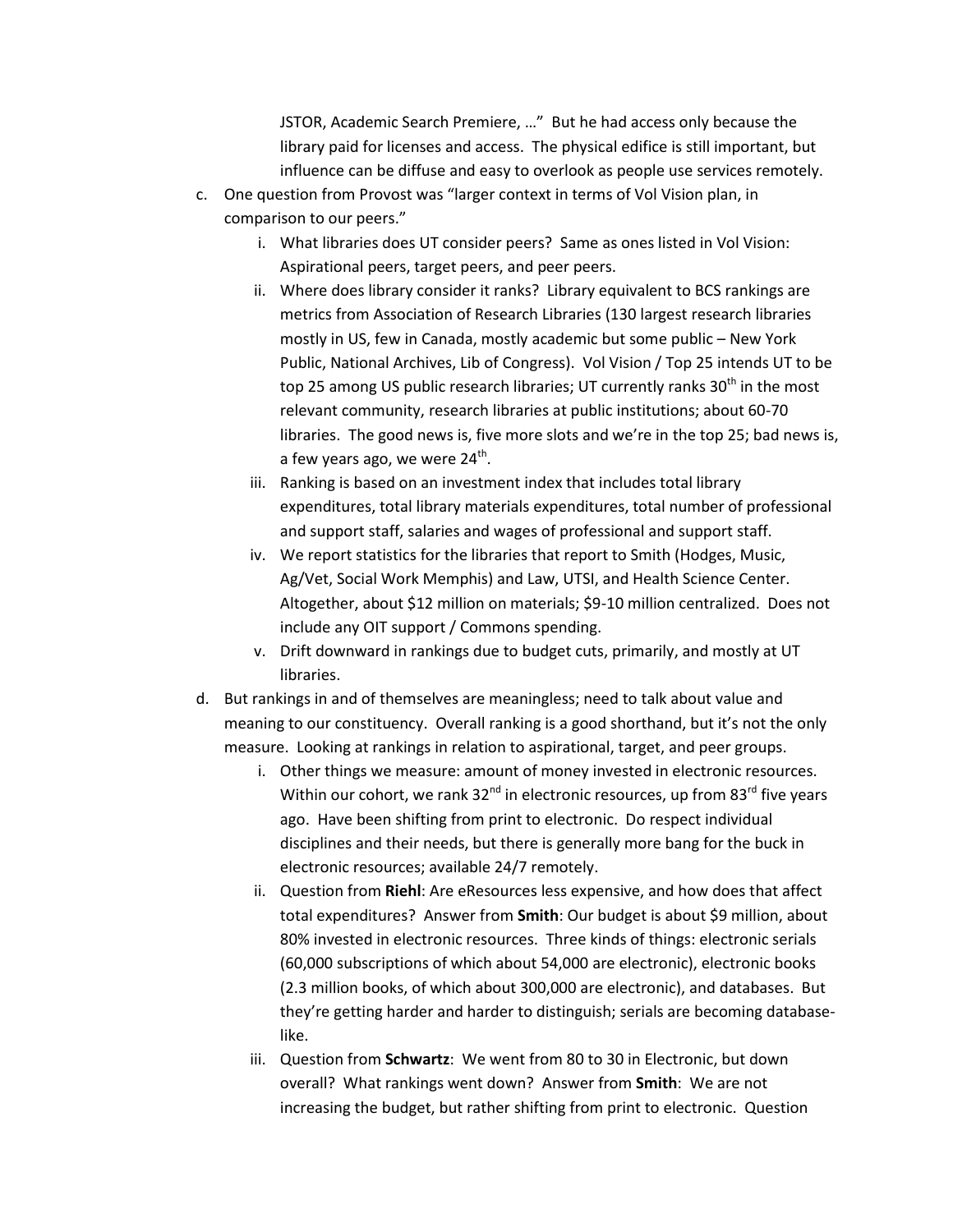from **Schwarz**: So our loss of print is hurting us? Answer from **Smith**: No, not really; ARL doesn't rank print resources, just total and electronic – in relation to other schools. We try to respect needs of individual disciplines, but electronic is more useful and meaningful to more users than most print. This is not uncontroversial, and we are working to satisfy print needs.

- e. Collections not the only service offered by the Library; must also consider physical facilities. ARL does not measure in any useful way the value and meaning of physical space. There is a different set of metrics, LiveQual, adapted from ServQual, that measures customer / user satisfaction. That gives us a sense of how our users feel about our physical space, although we can't use it to compare to other institutions.
	- i. "In terms of library space, rate on a 9-point scale your highest / lowest expectations" – this gives a maximum and minimum perceived value – and how does your institution rank in comparison to your expectations. UT does pretty well – don't exceed expectations, but also don't fall below minimums.
	- ii. UT provides collaborative and group study areas (closest to max), quiet study space and inspiring space (closer to minimum but still exceeding minimums).
	- iii. Buildings differ on every university campus: fortunate at UT to have library in geographic center of campus, not too close to student union, and strategically placed in relation to dorms. Also fortunate to have an iconic building; distinct and noteworthy compared to other buildings. Branches less stunning; tend to be part of other buildings, but still valued for quiet study and other purposes.
- f. Will talk to provost about overall rankings, electronic rankings, and library space. Will talk about other things, harder to measure: partnership in teaching and learning enterprise, partnership with OIT, investments in scholarly communication and digital initiatives. Part of IMLS grant to develop metrics for investment in scholarly communication.
	- i. Question from **Schwarz**: Is goal to improve overall ranking? Answer from **Smith**: To increase the lost "muscle mass", funding; that will help bring ranking back up. Question from **Schwarz**: How are they weighted? North Carolina ranked below UCLA even though NC spent more money. What's the best way and most efficient way to raise ranking? Answer from **Smith**: Area we've lost the most ground is staffing; that's probably driving our rankings lower more than anything else (40 FTE less than five years ago). Comment from **Schwarz**: You need to look at the numbers, figure out what they value, and devote the resources there. Answer from **Smith**: Rankings are important, but want to invest in a way that has meaning to our users.
- g. Will also talk about funding streams and new sources of money. This is a different budgeting process; not asking for "next year I anticipate I'll need \$X." Administration wants to talk about strategic emphases and initiatives, and ideas for new sources of money.
	- i. Not many places library can go for money outside central administration. Jimmy Cheek and Susan Martin are libraries' biggest "donors."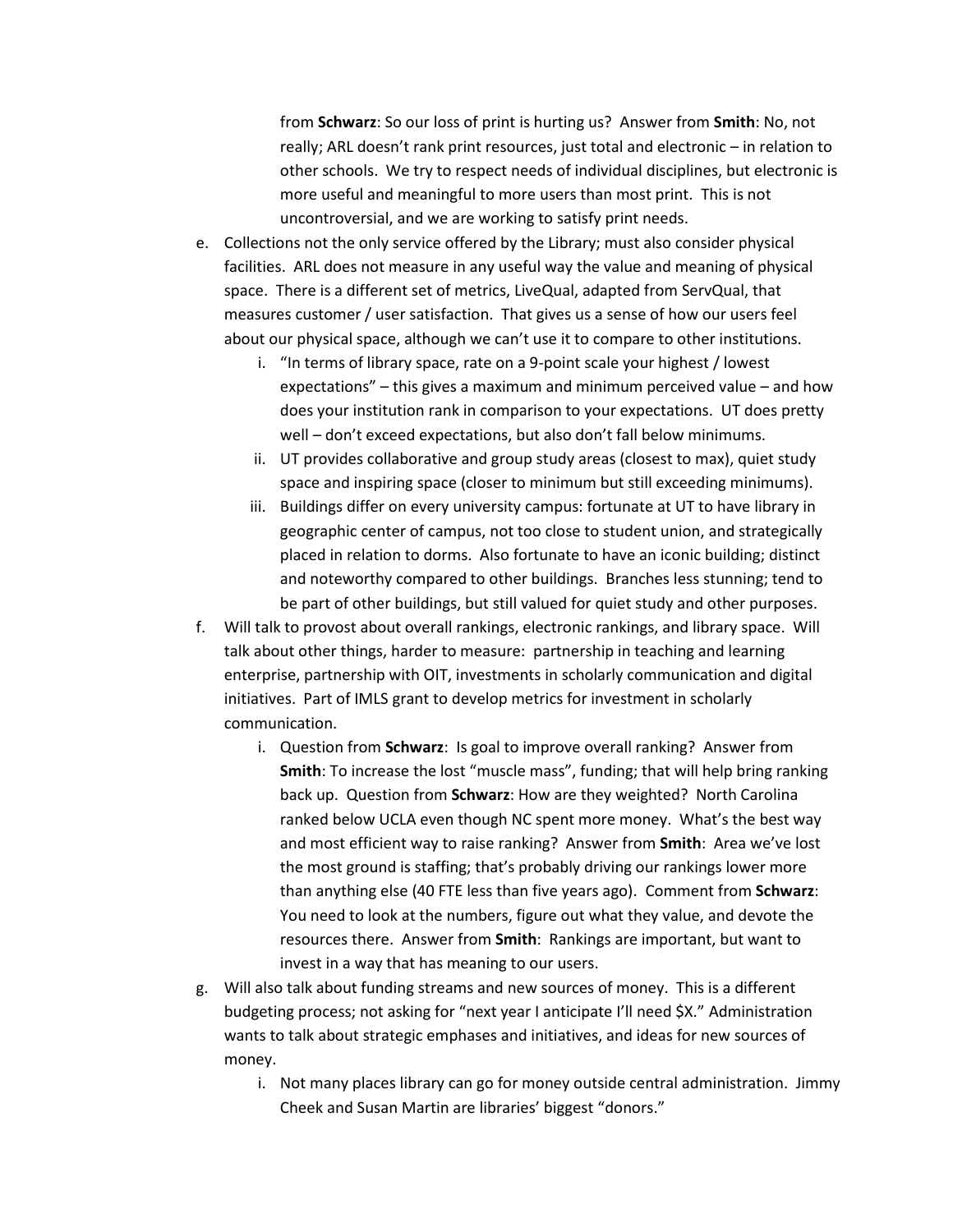- ii. Development: Not a big "alumni" base to draw on. Working on it, but hard. Donors want to fund the "Margin of Excellence," not the day-to-day.
- iii. Library t-shirts; could also do mugs and pencils, but not a very big revenue stream.
- iv. Grants, sponsored research. Lots of things that could be done, but not a strong enhancement of investment money.
- v. Suggestion: Student library fee. Whether it's needed and feasible and worth pursuing. Have thought about what money would be used for:
	- 1. Staffing levels
	- 2. Materials inflation this year Library eliminated \$700,000 from materials budget; anticipating FY 13 will have a 5.5% material inflation factor. Keeping costs lower by working with system libraries to have stronger bargaining power with vendors.
	- 3. Undertake regular renovations and upgrades to facilities.
- vi. Looking at ballpark of \$1,000,000 / semester just to keep up. To generate that amount of money, recommending a student library fee of \$3.50 / credit hour up to 12 hours for undergraduates and up to 9 hours for graduates. That amount would sustain for 2-3 years before having to go back and ask for an increase to base budget or fee.
	- 1. This does NOT replace current budget or portion thereof; it would augment it. Going forward largest part of budget would still be from central admin; smaller portion from fees.
	- 2. At Texas A&M every student pays \$26/credit hour up to 15 hours; there is no central funding for library.
	- 3. Student fee model more common in southwest. Proposing something like U of Oklahoma, with base budget and "excellence fee" of \$8/credit hour. Inflation is a fact of life. Have been proposing student fee for about five years; has become critical now.
- vii. Question from **Campbell**: Are you on any of five subcommittees in Top 25 committee? Are any of your improvements included in the chancellor's allocations? Answer from **Smith**: Staff feeling is that not well represented in Vol Vision. Trying to tie to Vol Vision: undergraduate and graduate diversity and retention, research. Funding model for Higher Ed has changed in Tennessee: moved from formula based on enrollment to formula based on outcomes. This makes things harder for libraries; the old mechanism covered, for example, serials analysis – could get the proposed increase from central administration. New environment from economy and outcome-formula which is not as straightforward for library funding. Has to find other ways to fund inflation increases.
- viii. Question from **Sims**: Would student fee count as part of tuition increase? Answer from **Smith**: Not sure; but have not presented to Provost. Has had conversation with Provost and Chancellor, but is a long way from getting a new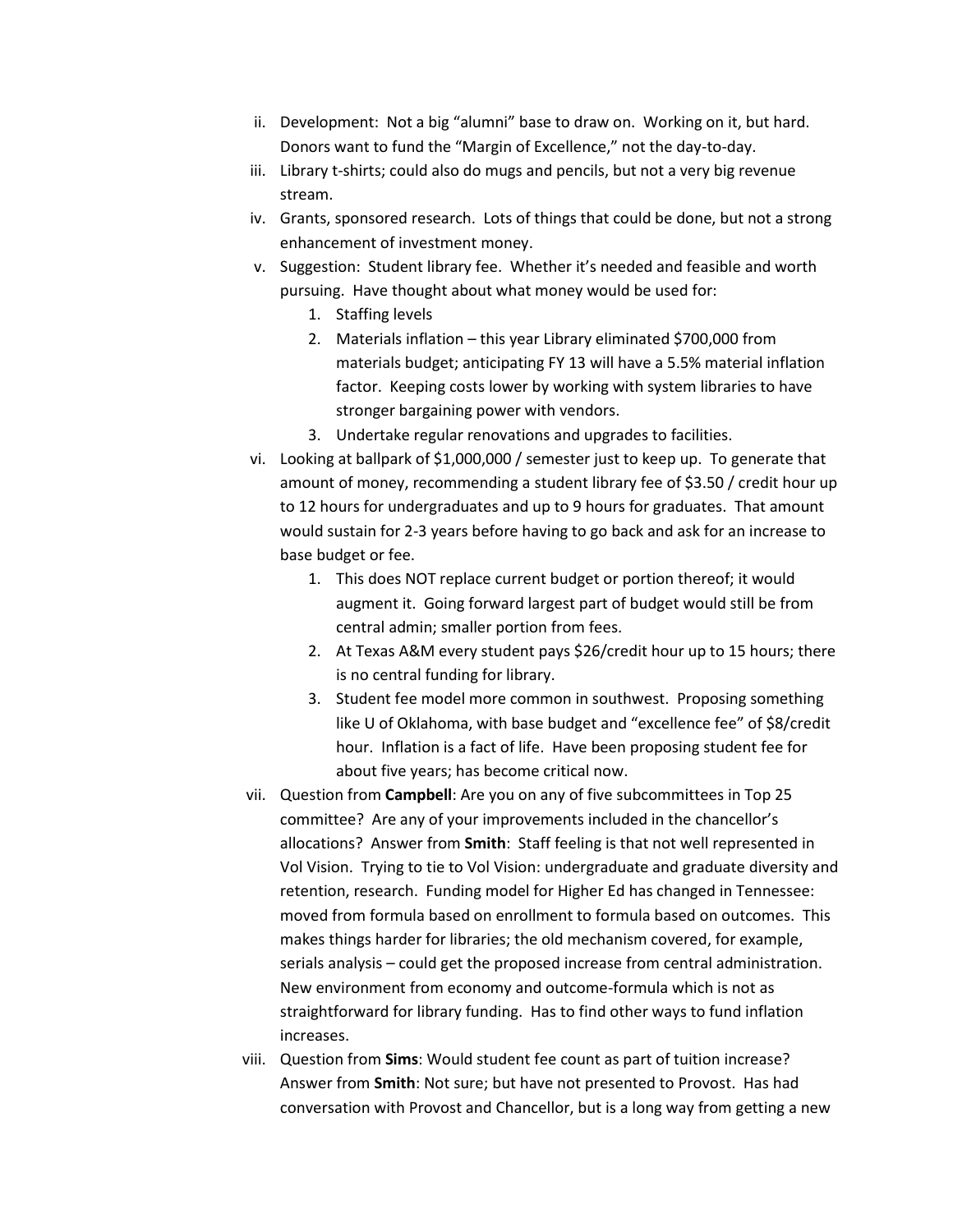fee; no expectation of getting one this year, especially looking at tuition increases to cover raises and so on. Notes that Chattanooga has a fee of \$25/person/year.

- 4. Bid process for renewal or replacement of Saba Centra
	- a. Synchronous course delivery mechanism mostly DE, but also being used for things like supplemental office hours, etc.
	- b. Contract good through end of January. It will be tight; we're not where we'd like to be in the process. Bid process closes December 1; will turn around evaluation quickly. Expect to have something in place by January 1.
	- c. Driver to try to have a new tool (if it is a new tool). Will receive bids from Blackboard Collaborative (formerly Eluminate and WIMBA), Adobe Connect, WebEx, Centra, maybe Citrix GoToMeeting. Those are the five we sent to Purchasing.
	- d. Some users and prospective users have concerns Social Work in a unique situation, because their new Ph.D. program is highly dependent on multi-point video. However, College of Business has expressed satisfaction with both Blackboard and Adobe solutions.
	- e. Comment from **Myers**: College of Nursing has all blended online programs, just ramping up use of Centra. Answer from **Riehl**: All tools are relatively similar. Shouldn't be too difficult to make transition if make one. Question from **Myers**: So I can come in on January 1 and be ready to roll on January 12? Answer from **Riehl**: Yes, that team is doing triple planning in terms of documentation and planning:
		- i. Stay with Centra
		- ii. Perhaps BB product
		- iii. Perhaps Adobe product (predicting those two will rise to top)
- 5. OIT Joel Reeves
	- a. This time used to be for Banner updates; less of a need for that in this time slot, so will take general questions: Banner, TERA, or other enterprise systems
	- b. Recent organizational changes:
		- i. Committee looking at realigning OIT to deal with UWA activity and UTK Top 25 vision; committee should wrap up by Christmas.
		- ii. UTK charge is to get resources in right places; Banner a top priority. As committee makes decisions, will talk about people and spaces. Will not let anything drop through the cracks.
		- iii. This is Reeves' third ERP: IRIS, SIS, and Banner. Need to admit students, get them to class, get them their grades, and graduate them. Can do that; now need to build in more functionality that we had in old system. Need to shut down the mainframe after archiving historical data.
		- iv. Get Banner under control
		- v. Make sure campus has more input on priorities
		- vi. Question from **Myers**: Sat on interviews for OIRA candidates. Questions about "shadow systems". Answer from **Reeves**: Hope that person will have and set priorities for what information needed and in what format. For example, the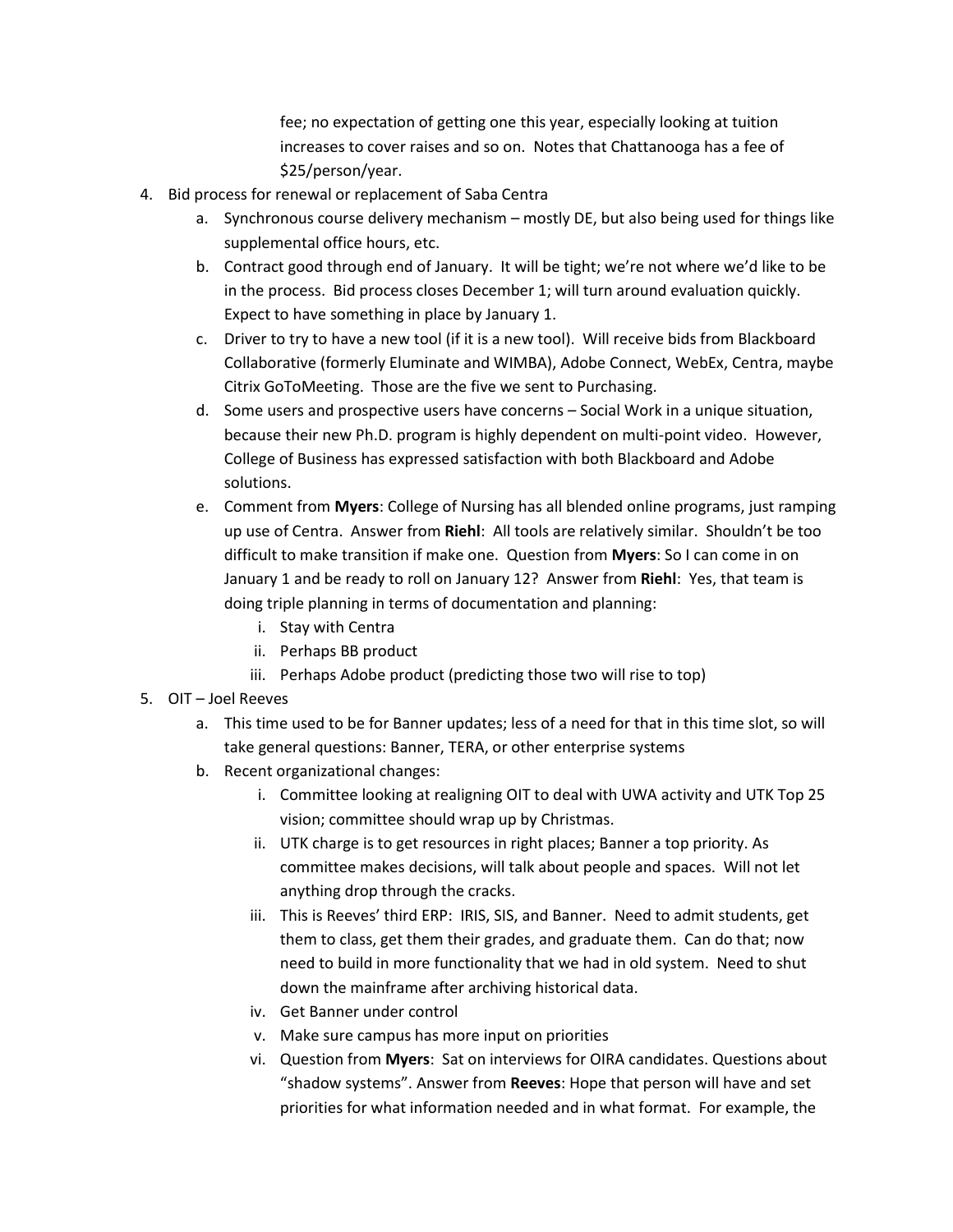THEC report is now due at end of semester, not  $14<sup>th</sup>$  day, but there are a lot of internal systems that need that data. We have other reports where we're dumping them into same old format. Would like to build something to put those data into a database to do analytical reporting and trend analysis. New person could help with that vision and drive something going forward.

- vii. Question from **Sims**: What are top 2-3 things to put us in top 25? Answer from **Reeves**:
	- 1. Funding.
	- 2. Data quality.
	- 3. Finding a better way to manage data. We're with the peer institutions and aspirational institutions in terms of admission stats and first-year retention, but students are not getting through the degree programs and graduating. Need to figure out why they're not making it through.
	- 4. Wireless access, pervasive and for multiple devices per person.
- 6. Other topics?
	- a. Comment from **Bowie**: With regard to Library fee, have there been any attempts to engage students and anticipate pushback, to work with student government? Answer from **Smith**: has student advisory committee and will discuss with them if gets approval from Provost; will talk with student leaders. In previous position, the student fee was something the students had a lot of say in it, including increases. Believes that if students understand the needs and options, they will support the fee. Comment from **Myers**: Nursing has differential tuition; got a very good base of student support before going to Board of Trustees. Students understand lack of state funding. This committee has links to student government. Comment from **Smith**: Will still need Tech Fee support. Comment from **Bowie**: Case for technology fee went fairly well. Comment from **Myers**: Extensive commingling of tech and library, what's tech, what's library, Commons . . .
	- b. Comment from **Bowie**: the name tags / IDs work. Likes the two-sided format.
	- c. Question from **Schwarz**: What's the status of student evaluations, any new developments? Answer from **Myers**: Seeing outcome of work from Susan Martin's committee; pushing the message to students on BB, asking faculty to use reminders to students; drawing for iPads. Myers sent letter to all her students explaining how she uses evaluations and how they help her change assignments to better meet student needs. Discouraging extra credit. Evaluation and grade should not be coupled. Answer from **Campbell**: Have updated the survey to make it easier to complete on a mobile device (e.g., phone). Works on iPhone and iPad, definitely. Myers: Encouraging time to do in class, on laptop or phone or tablet.
- 7. Dates for spring: Myers will send out another poll and ask for quick turnaround. Prefers this committee meet a week or so before the Faculty Senate Executive Council.

ILL meet on December 1, 1 p.m. Library conference room. Will try to keep it to an hour. Would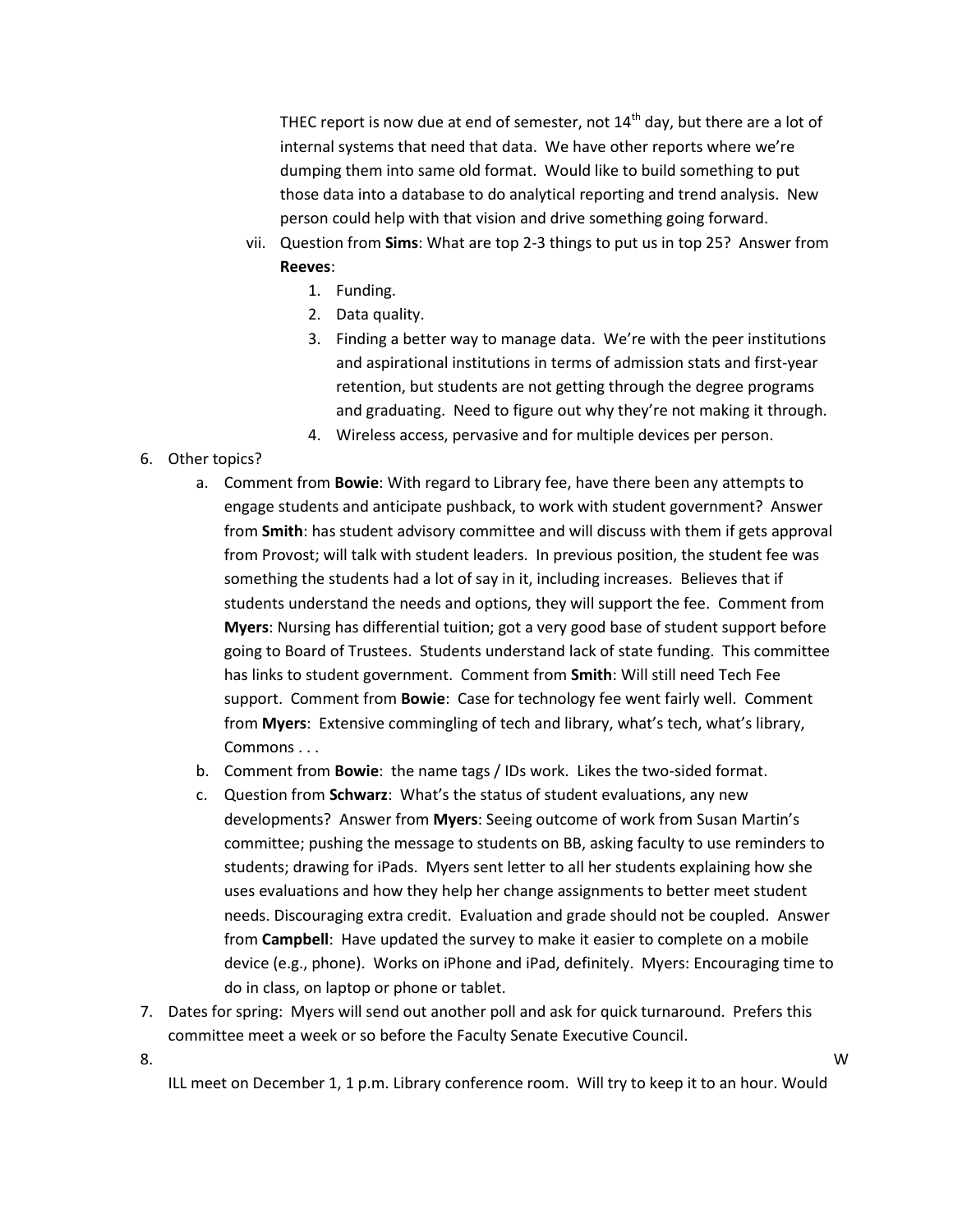like agenda items from faculty members – if you want to know something, ask questions, express a concern – can make sure the right person is available to answer the questions.

### **Dean Smith's handouts**

## **UT Libraries ARL Investment Index Rank among ARL US Public Universities**

Based on total library expenditures, salaries and wages of professional staff, total library materials expenditures, total number of professional and support staff



### **UT Libraries ARL Rank among ARL US Public Universities**

Based on total expenditures for electronic resources